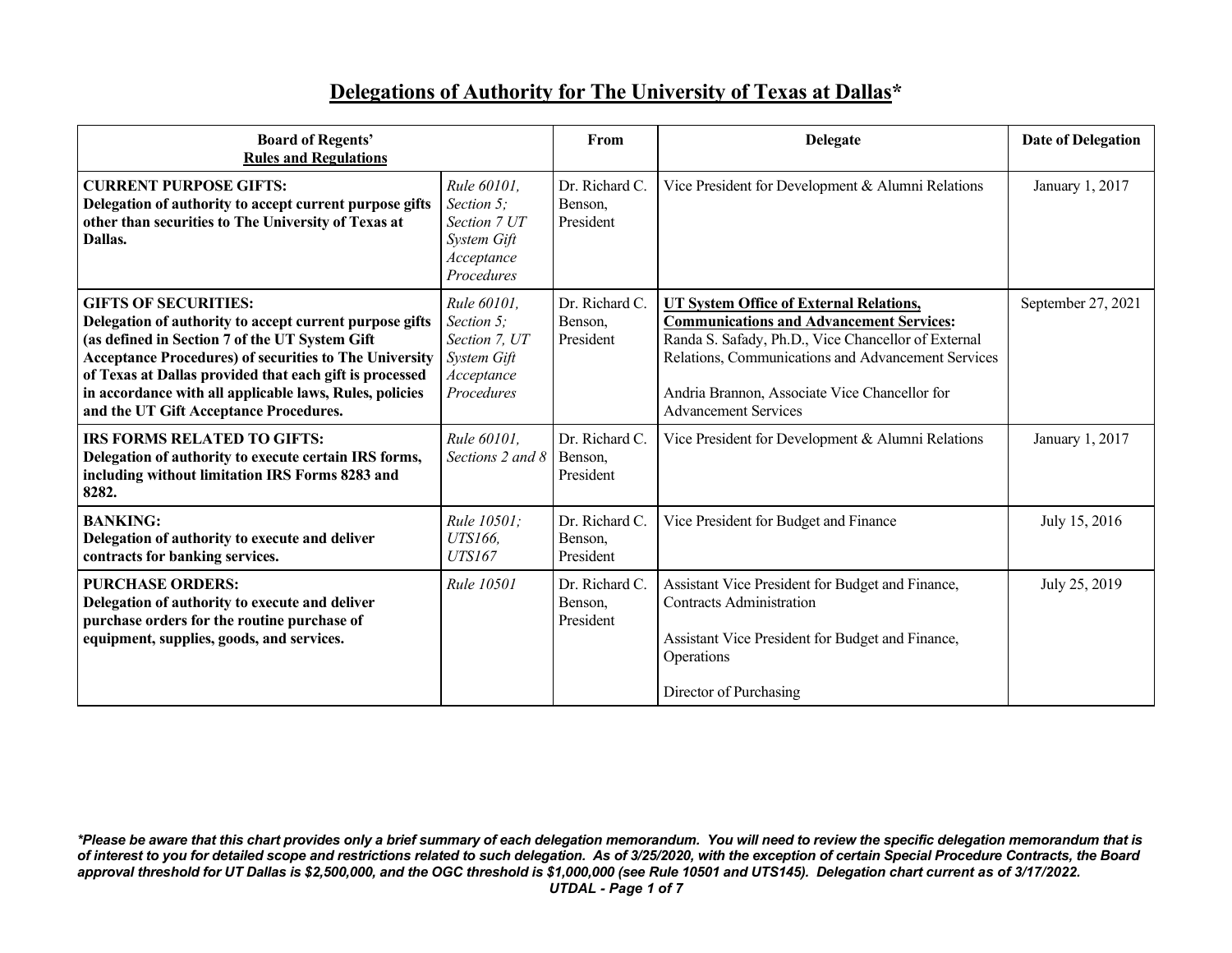| <b>Board of Regents'</b><br><b>Rules and Regulations</b>                                   |                   | From                      | <b>Delegate</b>                                                                      | <b>Date of Delegation</b> |
|--------------------------------------------------------------------------------------------|-------------------|---------------------------|--------------------------------------------------------------------------------------|---------------------------|
| <b>INTERAGENCY CONTRACTS WITH U.T.</b><br><b>INSTITUTIONS:</b>                             | <b>Rule 10501</b> | Dr. Richard C.<br>Benson, | Vice President Chief of Staff                                                        | November 13, 2019         |
| Delegation of authority to execute and deliver<br>contracts or agreements with U.T. System |                   | President                 | Vice President Academic Affairs and Provost                                          |                           |
| Administration or between or among U.T. institutions<br>for resources or services.         |                   |                           | Vice President for Facilities & Economic Development                                 |                           |
|                                                                                            |                   |                           | Vice President for Budget and Finance                                                |                           |
|                                                                                            |                   |                           | Vice President for Research                                                          |                           |
|                                                                                            |                   |                           | Associate Director, Office of Sponsored Projects                                     |                           |
|                                                                                            |                   |                           | Assistant Vice President for Budget and Finance -<br><b>Contracts Administration</b> |                           |
|                                                                                            |                   |                           | Assistant Vice President for Budget and Finance -<br>Operations                      |                           |
|                                                                                            |                   |                           | Director of Purchasing                                                               |                           |
|                                                                                            |                   |                           | Director of Contracts Administration                                                 |                           |
|                                                                                            |                   |                           | <b>Contracts Services Manager</b>                                                    |                           |

*\*Please be aware that this chart provides only a brief summary of each delegation memorandum. You will need to review the specific delegation memorandum that is of interest to you for detailed scope and restrictions related to such delegation. As of 3/25/2020, with the exception of certain Special Procedure Contracts, the Board approval threshold for UT Dallas is \$2,500,000, and the OGC threshold is \$1,000,000 (see Rule 10501 and UTS145). Delegation chart current as of 3/17/2022. UTDAL - Page 2 of 7*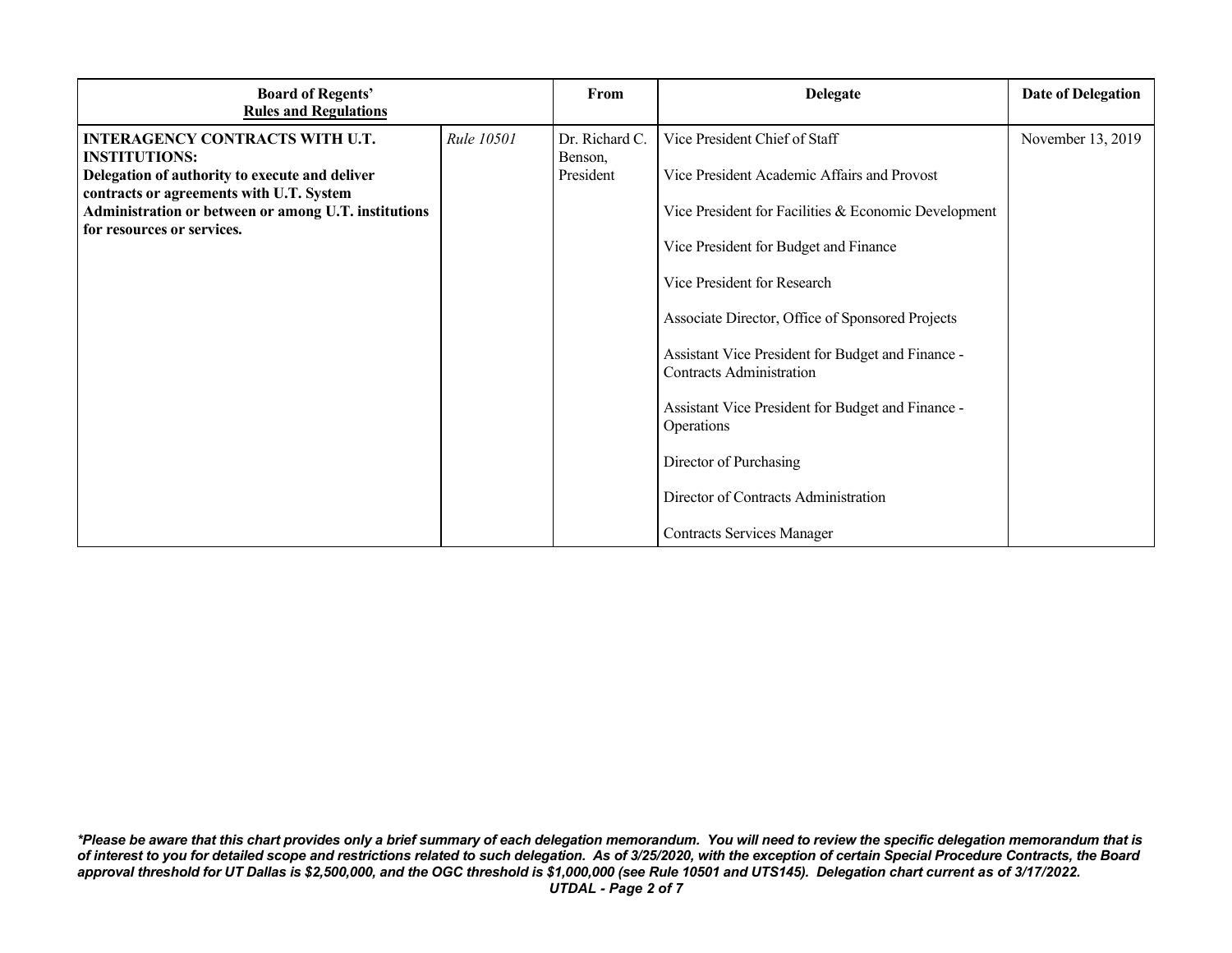| <b>Board of Regents'</b><br><b>Rules and Regulations</b>                                                                                                                                                                                                                                                                                                                                                                               |                                                               | From                                   | <b>Delegate</b>                                                                                                                                                                                                                                                                                                                                                                                                                              | <b>Date of Delegation</b> |
|----------------------------------------------------------------------------------------------------------------------------------------------------------------------------------------------------------------------------------------------------------------------------------------------------------------------------------------------------------------------------------------------------------------------------------------|---------------------------------------------------------------|----------------------------------------|----------------------------------------------------------------------------------------------------------------------------------------------------------------------------------------------------------------------------------------------------------------------------------------------------------------------------------------------------------------------------------------------------------------------------------------------|---------------------------|
| <b>CONTRACTS:</b><br>Delegation of authority to execute and deliver<br>contracts of any kind or nature, including contracts<br>for the purchase of equipment, supplies, goods and<br>services.                                                                                                                                                                                                                                         | Rule 10501                                                    | Dr. Richard C.<br>Benson,<br>President | Vice President Chief of Staff<br>Vice President Academic Affairs and Provost<br>Vice President for Budget and Finance<br>Vice President for Facilities & Economic Development<br>Assistant Vice President for Budget and Finance,<br><b>Contracts Administration</b><br>Assistant Vice President for Budget and Finance,<br>Operations<br>Director of Purchasing<br>Director of Contract Administration<br><b>Contracts Services Manager</b> | November 13, 2019         |
| <b>LIBRARY CONTRACTS:</b><br>Delegation of authority to execute and deliver<br>contracts for the purchase of library books, periodicals<br>and subscriptions.                                                                                                                                                                                                                                                                          | Rule 10501                                                    | Dr. Richard C.<br>Benson,<br>President | Dean of Libraries<br>Vice President for Budget and Finance                                                                                                                                                                                                                                                                                                                                                                                   | July 15, 2016             |
| <b>AGREEMENTS WITH CORPORATE SPONSORS</b><br>AND AGREEMENTS THAT GRANT AN<br><b>INTEREST IN INTELLECTUAL PROPERTY:</b><br>Delegation of authority to execute and deliver<br>agreements granting an interest in intellectual<br>property on behalf of the Board. Also covers typical<br>option and license agreements and research contracts<br>with corporate sponsors; non-disclosure agreements<br>and material transfer agreements. | Rule 10501;<br>Rule 90101,<br>Sect. 15.1 and<br>15.3; UTS 125 | Dr. Richard C.<br>Benson,<br>President | Vice President for Research<br>Associate Vice President for Innovation and<br>Commercialization<br>Senior Director for Sponsored Program Administration<br>Associate Director for Sponsored Projects<br>Director, Office of Technology Commercialization                                                                                                                                                                                     | September 8, 2020         |

*\*Please be aware that this chart provides only a brief summary of each delegation memorandum. You will need to review the specific delegation memorandum that is of interest to you for detailed scope and restrictions related to such delegation. As of 3/25/2020, with the exception of certain Special Procedure Contracts, the Board approval threshold for UT Dallas is \$2,500,000, and the OGC threshold is \$1,000,000 (see Rule 10501 and UTS145). Delegation chart current as of 3/17/2022. UTDAL - Page 3 of 7*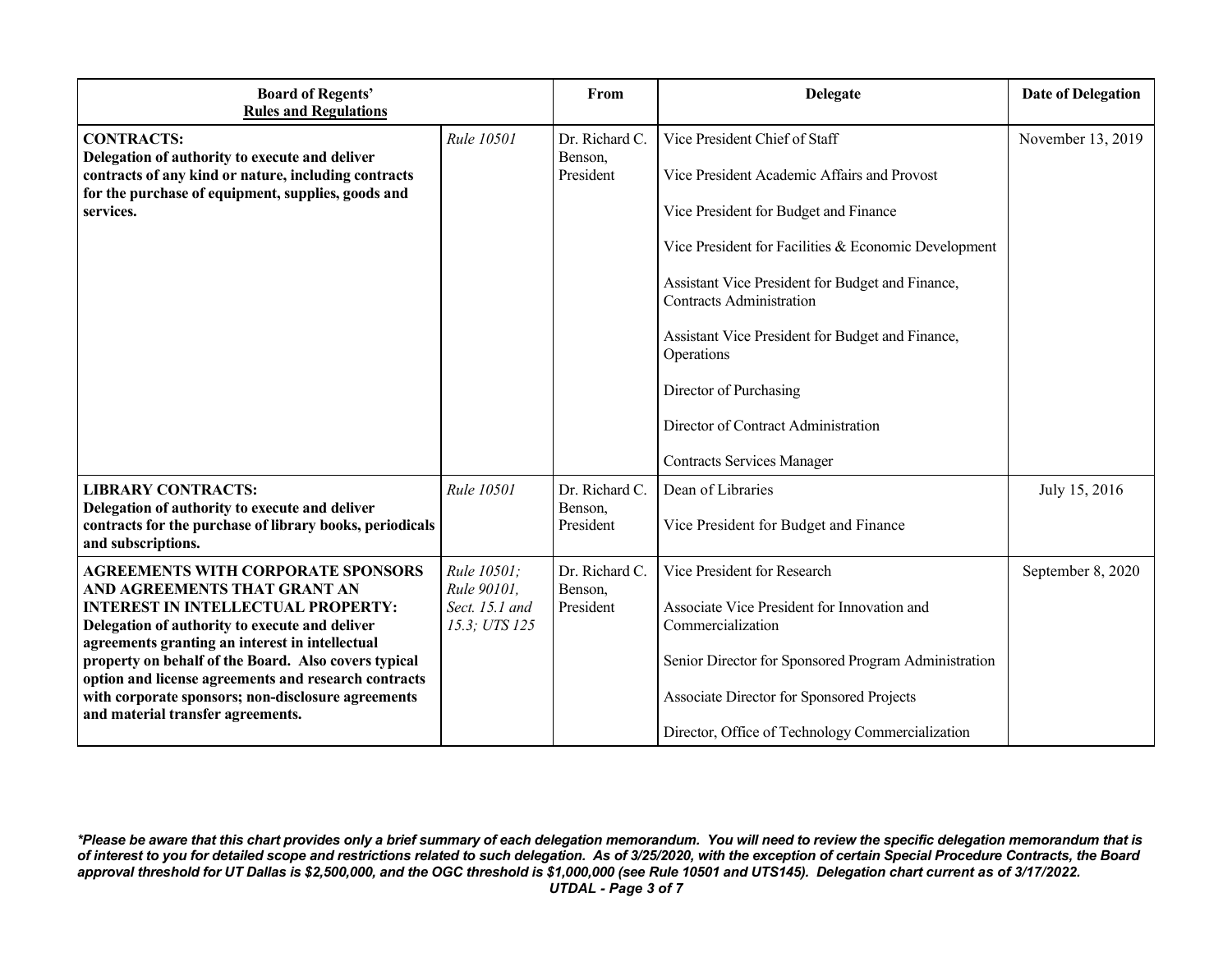| <b>Board of Regents'</b><br><b>Rules and Regulations</b>                                                                                                                                                                                                                   |                                                                                                                      | From                                   | <b>Delegate</b>                                                                                                                                                                                          | <b>Date of Delegation</b> |
|----------------------------------------------------------------------------------------------------------------------------------------------------------------------------------------------------------------------------------------------------------------------------|----------------------------------------------------------------------------------------------------------------------|----------------------------------------|----------------------------------------------------------------------------------------------------------------------------------------------------------------------------------------------------------|---------------------------|
| STATE AND FEDERAL CONTRACTS OR<br><b>PROPOSALS FOR SPONSORED RESEARCH:</b><br>Delegation of authority to execute and deliver state,<br>federal and other contracts or proposals for sponsored<br>research on behalf of the Board.                                          | Rule 10501                                                                                                           | Dr. Richard C.<br>Benson,<br>President | Vice President for Research<br>Associate Vice President for Innovation and<br>Commercialization<br>Senior Director for Sponsored Programs<br>Administration<br>Associate Director for Sponsored Projects | September 8, 2020         |
| NATURAL GAS CONTRACT TRANSACTION<br><b>CONFIRMATIONS:</b><br>Delegation of authority to execute and deliver natural<br>gas contract transaction confirmation documents<br>authorized under natural gas contracts executed by an<br>authorized representative of UT Dallas. | <b>Rule 10501</b>                                                                                                    | Dr. Richard C.<br>Benson,<br>President | Vice President for Facilities & Economic<br>Development                                                                                                                                                  | July 25, 2019             |
| NEPOTISM DISCLOSURE STATEMENTS:<br>Delegation of authority to review and provide written<br>acknowledgement of Nepotism Disclosure Statements<br>for Purchasing Personnel.                                                                                                 | <b>Section</b><br>2262.004, Govt.<br>Code; Section<br>2262.001, Govt.<br>Code; Rule<br>10501; OGC<br>Bulletin 2012-3 | Dr. Richard C.<br>Benson,<br>President | Terry Pankratz, Vice President of Budget and Finance                                                                                                                                                     | October 22, 2018          |

*\*Please be aware that this chart provides only a brief summary of each delegation memorandum. You will need to review the specific delegation memorandum that is of interest to you for detailed scope and restrictions related to such delegation. As of 3/25/2020, with the exception of certain Special Procedure Contracts, the Board approval threshold for UT Dallas is \$2,500,000, and the OGC threshold is \$1,000,000 (see Rule 10501 and UTS145). Delegation chart current as of 3/17/2022. UTDAL - Page 4 of 7*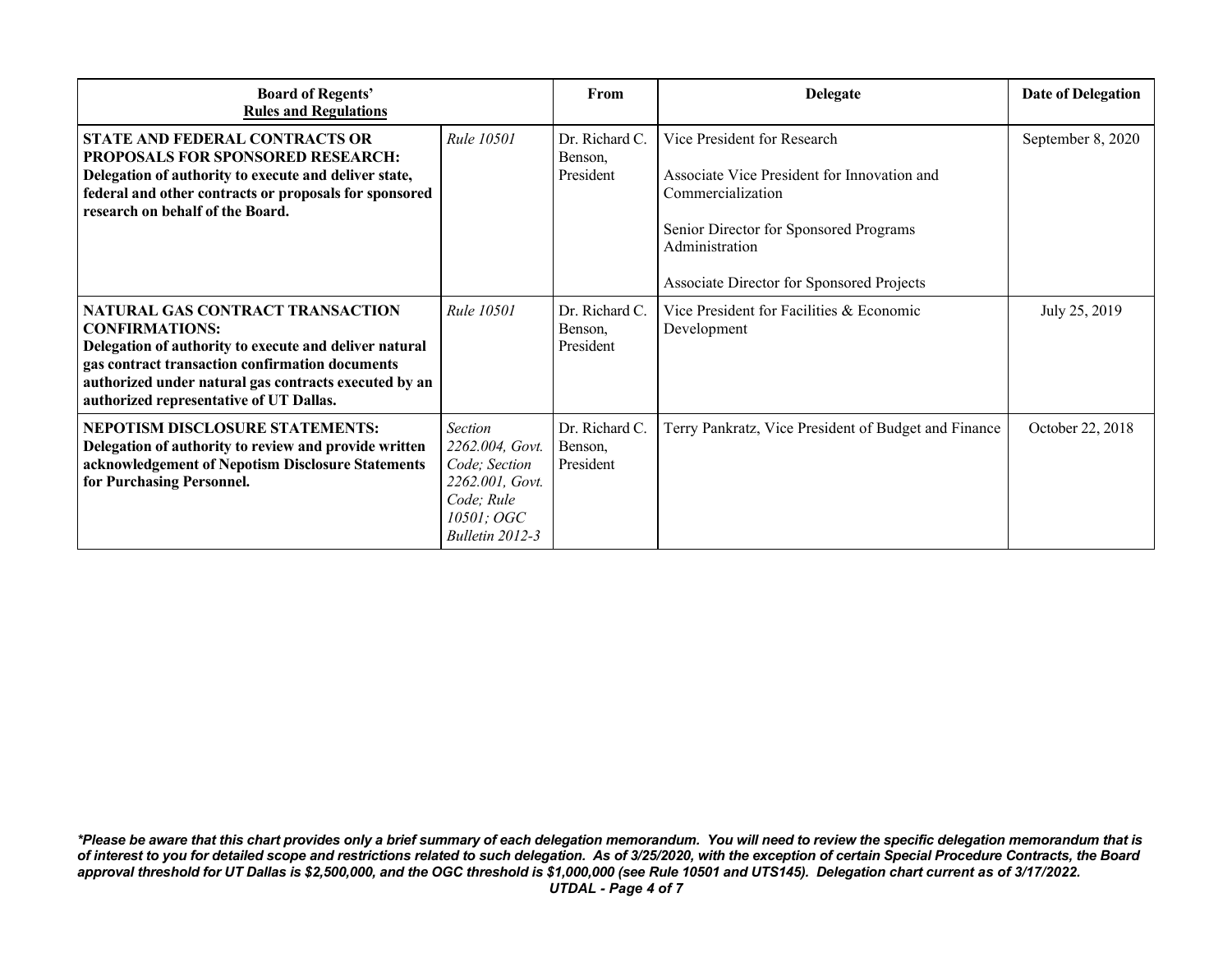| <b>Board of Regents'</b><br><b>Rules and Regulations</b>                                                                                                                                                                                                                                                                                                                                                                                                                                                                       |                                                                           | From                                   | <b>Delegate</b>                                                                                      | <b>Date of Delegation</b> |
|--------------------------------------------------------------------------------------------------------------------------------------------------------------------------------------------------------------------------------------------------------------------------------------------------------------------------------------------------------------------------------------------------------------------------------------------------------------------------------------------------------------------------------|---------------------------------------------------------------------------|----------------------------------------|------------------------------------------------------------------------------------------------------|---------------------------|
| <b>AGREEMENTS FOR CREDIT-BEARING</b><br>STANDARD SPONSORED STUDENT PROJECT<br>AND STANDARD SPONSORED SENIOR DESIGN<br><b>PROJECTS:</b><br>Delegation of authority to execute and deliver<br>agreements for any credit-bearing standard Sponsored<br><b>Student Project and standard Sponsored Senior</b><br>Design Projects with U.S.-based corporate sponsors or<br>government agencies on behalf of the Board.<br>Agreements must be on unchanged, University-<br>approved templates available on the UT Dallas web<br>site. | Rule 10501:<br>Rule 90101,<br>Sections 15.1<br>and 15.3;<br><b>UTS125</b> | Dr. Richard C.<br>Benson,<br>President | Vice President Academic Affairs and Provost<br>Associate Provost for Policy and Program Coordination | November 13, 2019         |
| Delegation also covers typical non-disclosure<br>agreements, data licenses, and material transfer<br>agreements directly associated with standard<br><b>Sponsored Student Projects and standard Sponsored</b><br><b>Senior Design Projects.</b>                                                                                                                                                                                                                                                                                |                                                                           |                                        |                                                                                                      |                           |
| Delegation does not apply to any Sponsored Student<br><b>Project or Sponsored Senior Design Project</b><br>Agreement involving changes or addenda to the<br>approved templates. Such non-standard Agreements<br>shall be reviewed and executed in accordance with<br>current UT Dallas delegations of authority for<br><b>Agreements with Corporate Sponsors and Agreements</b><br>that Grant an Interest in Intellectual Property.                                                                                            |                                                                           |                                        |                                                                                                      |                           |
| <b>REAL ESTATE LEASES:</b><br>Delegation of authority to execute and deliver Real<br>Estate Leases, and amendments and renewals thereto,<br>for the purpose of leasing or licensing space for use by<br>the institution for institutional purposes. (See<br>delegation memo for defined terms, conditions and<br>limitations.)                                                                                                                                                                                                 | Rule 70301,<br>Section 6; Rule<br>10501, Section<br>1.3                   | Dr. Richard C.<br>Benson,<br>President | Vice President Chief of Staff<br>Vice President for Facilities & Economic<br>Development             | September 27, 2021        |
|                                                                                                                                                                                                                                                                                                                                                                                                                                                                                                                                |                                                                           |                                        |                                                                                                      |                           |

*\*Please be aware that this chart provides only a brief summary of each delegation memorandum. You will need to review the specific delegation memorandum that is of interest to you for detailed scope and restrictions related to such delegation. As of 3/25/2020, with the exception of certain Special Procedure Contracts, the Board approval threshold for UT Dallas is \$2,500,000, and the OGC threshold is \$1,000,000 (see Rule 10501 and UTS145). Delegation chart current as of 3/17/2022. UTDAL - Page 5 of 7*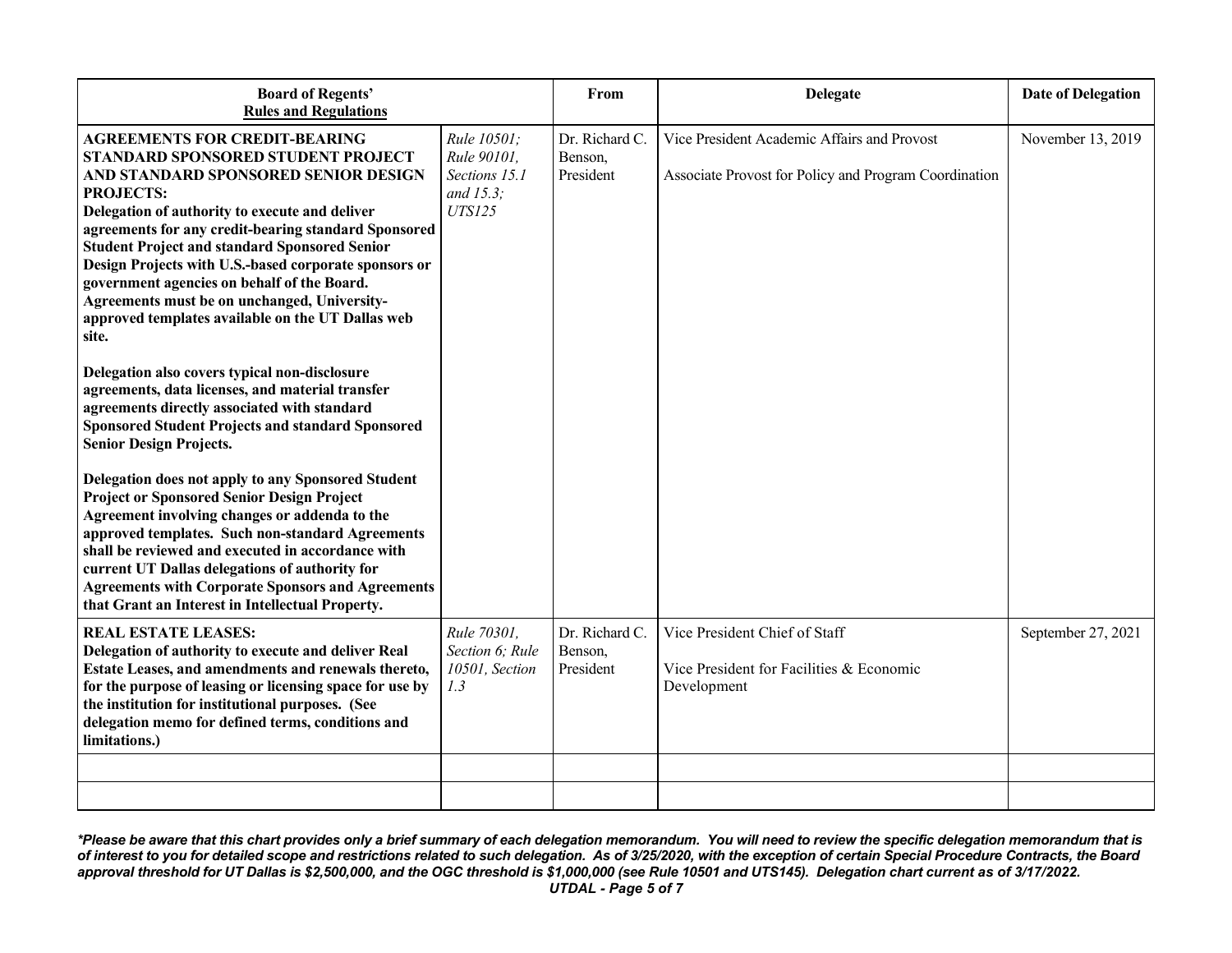| <b>Board of Regents'</b><br><b>Rules and Regulations</b>                                                                                                                                                                                                                                                                                                                                                                                                                                                                                                                                                                                                                                                                                                                                      |                                                                                                               | From                                                                                         | <b>Delegate</b>                                                                                                 | <b>Date of Delegation</b>                   |  |
|-----------------------------------------------------------------------------------------------------------------------------------------------------------------------------------------------------------------------------------------------------------------------------------------------------------------------------------------------------------------------------------------------------------------------------------------------------------------------------------------------------------------------------------------------------------------------------------------------------------------------------------------------------------------------------------------------------------------------------------------------------------------------------------------------|---------------------------------------------------------------------------------------------------------------|----------------------------------------------------------------------------------------------|-----------------------------------------------------------------------------------------------------------------|---------------------------------------------|--|
| DELEGATIONS OF AUTHORITY FROM THE UNIVERSITY OF TEXAS SYSTEM ADMINISTRATION<br>TO THE UNIVERSITY OF TEXAS AT DALLAS                                                                                                                                                                                                                                                                                                                                                                                                                                                                                                                                                                                                                                                                           |                                                                                                               |                                                                                              |                                                                                                                 |                                             |  |
|                                                                                                                                                                                                                                                                                                                                                                                                                                                                                                                                                                                                                                                                                                                                                                                               |                                                                                                               |                                                                                              |                                                                                                                 |                                             |  |
| <b>HOLIDAY SCHEDULE:</b><br>Delegation of authority to approve annually the<br>holiday schedule for the respective institutions.                                                                                                                                                                                                                                                                                                                                                                                                                                                                                                                                                                                                                                                              | Rule 30201,<br>Section 1                                                                                      | Jonathan<br>Pruitt,<br><b>Executive Vice</b><br>Chancellor for<br><b>Business</b><br>Affairs | Presidents, The University of Texas                                                                             | September 1, 2010<br>(cont. March 1, 2022)  |  |
| <b>LANDLORD'S OR LICENSOR'S CONSENT TO</b><br><b>MODIFICATION OF EXISTING</b><br>TELECOMMUNICATIONS EQUIPMENT NOT<br><b>INVOLVING THE ADDITION OF EQUIPMENT:</b><br>Delegation of authority to execute and deliver<br>Landlord's or Licensor's Consent to Modification of<br><b>Existing Telecommunications Equipment. Delegate</b><br>shall use without material change the template letter,<br>in conformity with the instructions attached thereto,<br>currently approved by the U.T. System Office of<br>General Counsel (OGC), or such subsequent<br>template letter and accompanying instructions that<br>may be approved by OGC.<br>This delegation is expressly limited to the consent to<br>modify existing telecommunications equipment not<br>involving the addition of equipment. | Rule 70301,<br>Section 4.3;<br>Rule 10501:<br>UTS 126;<br>Article III,<br>Section 51<br>Texas<br>Constitution | Jonathan<br>Pruitt,<br><b>Executive Vice</b><br>Chancellor for<br><b>Business</b><br>Affairs | Chief Business Officer, U. T. Dallas<br>Vice President for Facilities and Economic<br>Development, U. T. Dallas | September 15, 2020<br>(cont. March 1, 2022) |  |
| <b>CAMPUS LEASES - UT DALLAS:</b><br>Delegation of authority to execute and deliver<br>campus office leases. (See delegation memo for<br>defined terms, conditions and limitations.)                                                                                                                                                                                                                                                                                                                                                                                                                                                                                                                                                                                                          | Rule 70301;<br>Rule 10501;<br>UTS 126:<br>Article III,<br>Section 51<br>Texas<br>Constitution                 | Jonathan<br>Pruitt,<br><b>Executive Vice</b><br>Chancellor for<br><b>Business</b><br>Affairs | Chief Business Officer, U. T. Dallas                                                                            | September 15, 2020<br>(cont. March 1, 2022) |  |

*\*Please be aware that this chart provides only a brief summary of each delegation memorandum. You will need to review the specific delegation memorandum that is of interest to you for detailed scope and restrictions related to such delegation. As of 3/25/2020, with the exception of certain Special Procedure Contracts, the Board approval threshold for UT Dallas is \$2,500,000, and the OGC threshold is \$1,000,000 (see Rule 10501 and UTS145). Delegation chart current as of 3/17/2022. UTDAL - Page 6 of 7*